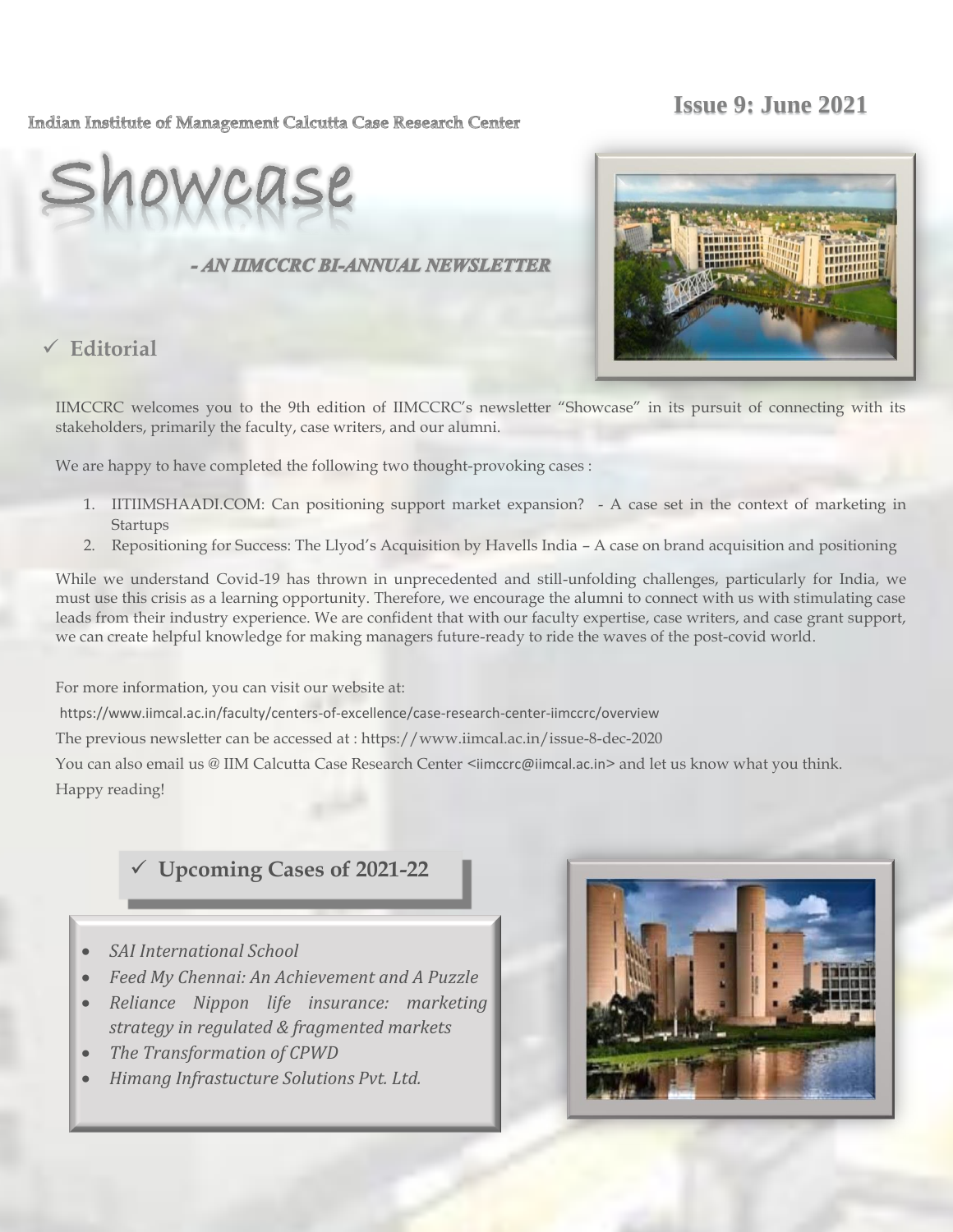#### **Faculty Shares: An Incremental Approach to Case and Teaching Note Writing**

Thank you for inviting me to share my experiences of writing cases with IIMCCRC. As a case author and case teacher, I have often been faced with the question: "what is the central issue in the story or a case?" The presumption in asking such a question is that there is a singular central issue or perspective of relevance for any particular organizational episode, decision, and/or managerial action, based upon which one writes/teaches a case. And as case authors, we need to correctly identify this central issue and discuss this in the teaching note and only then can we write the case. We err in subscribing to this presumption, because we often do not acknowledge the effects of our own perception, including our disciplinary training.



A famous experiment in perception asked managers from various functional areas to analyse a case and identify the central problem. Each manager articulated the central issue from the perspective of his/her respective function, and argued persuasively about the same.

I believe this experiment, while focused on case analysis, also has implications for case authors. It tells us that for any phenomenon upon which we seek to write a teaching case, there are, and can be multiple theoretical perspectives from which the case, more specifically the teaching note can be written. What perspective one writes from is often a choice of the case author, based upon his/her theoretical and disciplinary predispositions, market acceptance, availability of reading and reference material and so on.

In my research, I have been examining innovation. While my personal theoretical preference has been for decolonial approaches to innovation, in writing the teaching case I could not explicitly focus on decolonial perspective in the teaching note. This is because, there are limited readily understandable reading materials that can be provided to students or even interested case teachers as references on this topic. Thus, I began developing the teaching case by writing the teaching note from the perspective of design thinking.

I would like to think of this approach where the actual teaching note can in some ways, be de-linked from the writing of the teaching case as an incremental approach to case development. This incremental approach optimises between producing new classroom pedagogic material, and utilising existing learning resources. It is 'incremental' because, it allows us as instructors, to still use the new case we have written and introduce atleast partially a novel perspective, decolonial in my case in a class discussion, allowing innovation within a classroom, even while we may still be working on developing other associated reading materials. Over time, one is then able to revise both the case and teaching note with newer perspectives.

Additionally, this incremental approach and the practice of de-linking a case from the teaching note, does provide other types of facilities even to the case authors. Often, case authors are faced with the problem of being compelled to be a critical or appeasing, in the writing of cases in order to get the relevant permissions from organisations. At other times, there are aspects of confidentiality that involve case facts that cannot be disclosed in a case. Under these circumstances, the teaching note offers case authors a means to stimulate a discussion on various issues, including decisions that possibly have not been made, and/or paths that may not have been taken, which can go on to contribute to critical thinking amongst students.